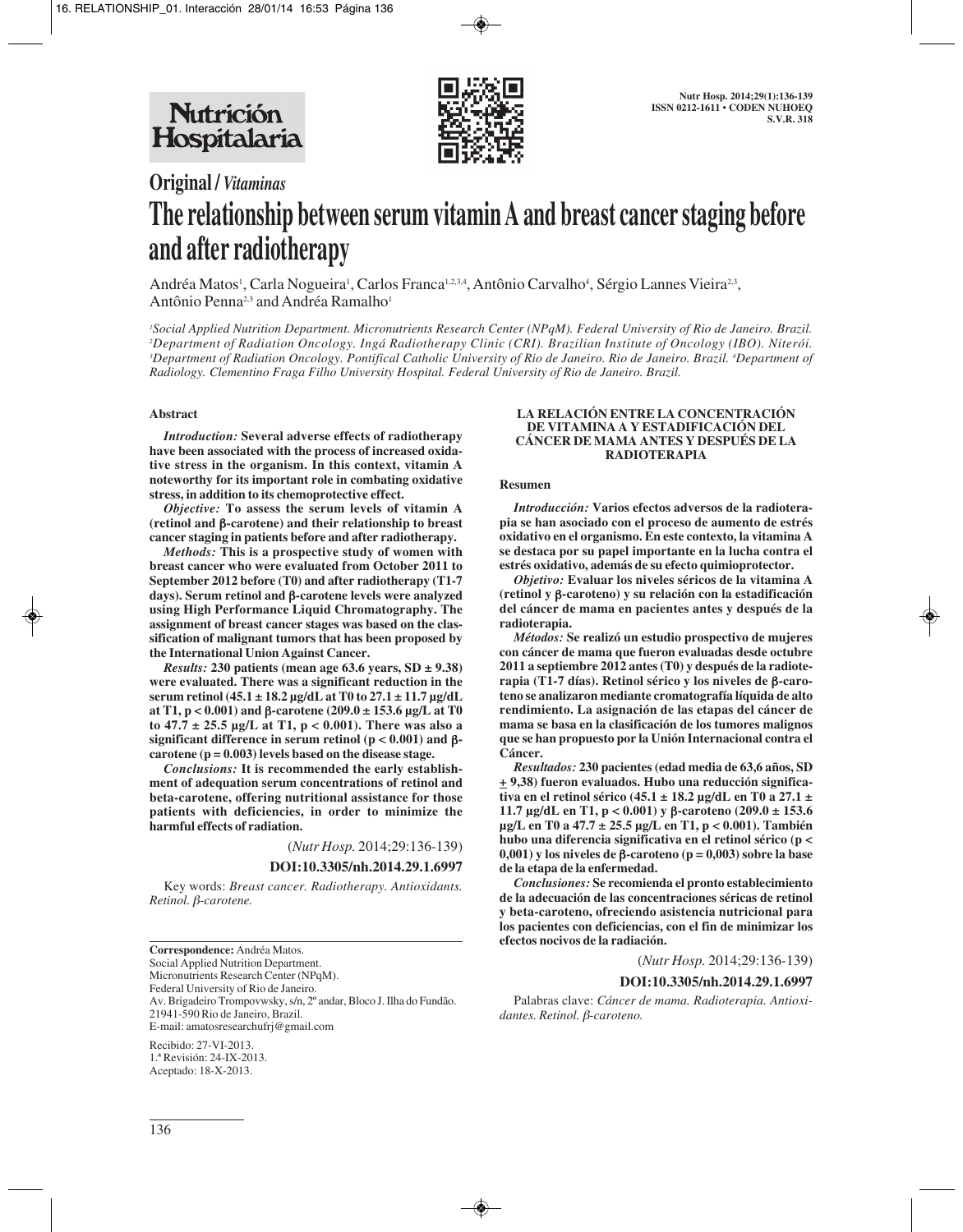## **Introduction**

Breast cancer affects more women worldwide than any other cancer, both in developing and developed countries. Approximately 1.4 million new cancer cases were expected in 2008 worldwide, representing 23% of all cancers.1 In 2013, it was projected that Brazil will have 52,680 new breast cancer cases, with an estimated incidence of 52 cases per 100,000 women.<sup>2</sup>

Several adverse effects of radiotherapy have been associated with cellular oxidation processes in the human body;<sup>3</sup> these processes reduce antioxidant levels in tissue<sup>4</sup> and threaten the integrity and survival of normal neighboring cells.

The primary focus of radiotherapy is to increase DNA damage in tumor cells because double-strand breaks can lead to cell death. Another course of action is to alter cellular homeostasis by modifying the signal transduction pathways, the redox state and the cell's disposition to apoptosis. These cellular changes would ideally increase the death of tumor cells while reducing the likelihood of normal cell death. Cellular radiation damage occurs by direct DNA ionization as well as the ionization of other cellular targets. It is also indirectly accomplished by reactive oxygen species. Exposure to ionizing radiation produces oxygen-derived free radicals within the tissue environment; these species include hydroxyl radicals (the most damaging), superoxide anion radicals and other oxidants, such as hydrogen peroxide. Additional destructive radicals are formed through various chemical interactions. The concentration of intracellular oxygen determines the extent of DNA damage by X-rays and gamma rays.<sup>5</sup>

It has long been known that own cancer treatment, like radiotherapy, can cause malnutrition and vitamin deficiency. It seems unacceptable that, in the 21st century, cancer patients should still suffer from such deprivations. Under these circumstances, many nutritionists believe that the intake of enriched antioxidant food will restore this biochemical deficiency. However, enhanced food intake alone is not enough. Therefore, antioxidants, in the form of oral or i.v. supplementation, may be required to remedy patient's depleted nutritional status.<sup>6</sup>

In this context, vitamin A deserves special attention for its important role in combating oxidative stress<sup>7</sup> and for its potential chemoprotective effect.8,9

The literature has noted a relationship between vitamin A and cancer therapy because of the vitamin's antioxidant role. Vitamin A is also involved in improving blood flow and in normal tissue oxygenation, which makes tumors more susceptible to radiation, beyond, can reduce the severity of treatment adverse effects.<sup>9,10,11,12</sup> However, this benefit is still controversial and few prospective studies address these effects.

In this vein, our study aims to evaluate the serum concentrations of vitamin A (retinol and β-carotene) and their relationship with breast cancer staging before and after radiotherapy.

# **Methods**

This is a prospective longitudinal study of breast cancer patients, who were treated with adjuvant radiotherapy in a private clinic from October 2011 to September 2012.

This research was approved by the research ethics committee local and all of the participants signed informed consent forms.

The following inclusion criteria were used: adult women (aged  $\geq$  20 years) who were diagnosed with breast cancer (TNM stage I-III, without metastases) that was confirmed by histopathological reports and indication of external beam radiotherapy after conservative surgery.

Patients who were suffering from malabsorption syndromes, acute or chronic infections, kidney diseases, liver diseases or diabetes mellitus, and those who had taken medication or vitamin supplements containing vitamin A over the previous six months were excluded from the study as were the patients who did not undergo periodic clinical control after treatment and died from unrelated causes.

This study comprised 230 patients who were evaluated before (T0) and after radiotherapy (T1-7 days).

For the biochemical analysis, a specific tube sample of about 20 mL was collected, after, at least, 8 hours fasting. The samples were immediately sent properly protected of oxidation and ultraviolet radiation to Laboratory, in order to be analyzed.

High performance liquid chromatography (HPLC) was used to determine the serum retinol and β-carotene levels. We adopted the cutoff points of < 30 µg/dL for inadequate serum retinol levels and < 50 µg/L for inadequate serum β-carotene levels.

Age, clinical stage and body mass index (BMI) were recorded for each patient. The BMI was assessed through the relation between weight (kg) and height (m) to the square. The weight was measured by using an electronic scale platform type (Welmy). The height was measured by using a stadiometer, with the individual standing, barefoot, ankles aligned and touching each other, back straight and stretched arms touching the body.13

Breast cancer staging assignments were based on the International Union Against Cancer classification of malignant tumors,<sup>14</sup> according to the characteristics of the primary tumor, lymph node, lymphatic drainage chains of the organ in which the tumor is located, and the presence or absence of distant metastases.

Radiotherapy was performed through teletherapy, using 6mV linear accelerator, by radiooncologist. The clinical target volumes (CTV) that were designed for radiotherapy treatments included the whole breast and homolateral axillary lymph nodes. The breast limits were defined as the area medial to the lateral edge of the sternum, inferior to the inframammary fold, superior to the inferior edge of the medial head of the clavicle and lateral to include all apparent breast tissue. The planning target volume (PTV) was defined as the CTV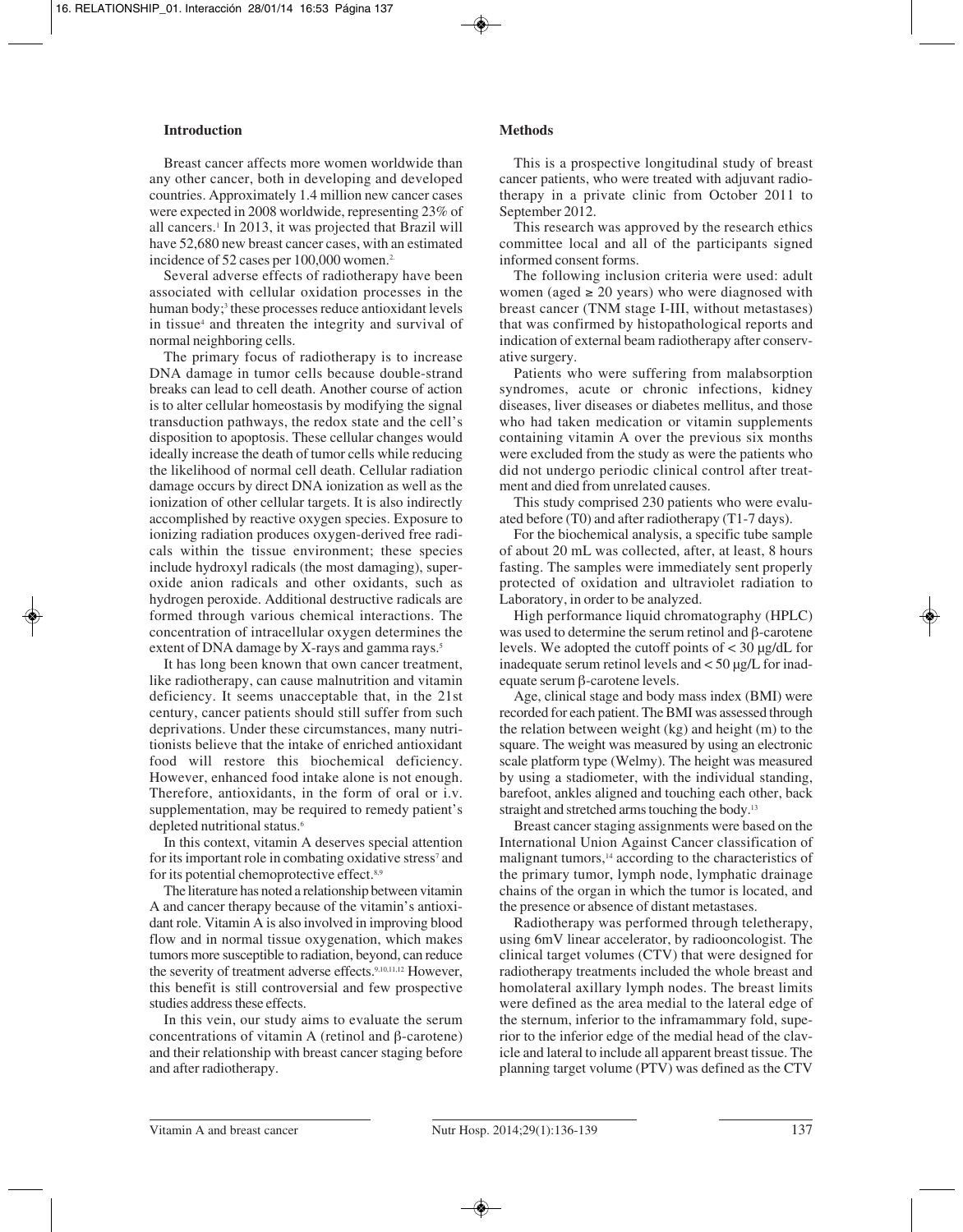| <b>Table I</b>                                       |  |
|------------------------------------------------------|--|
| Serum levels and percentage of inadequacy of retinol |  |
| and $\beta$ -carotene before and after radiotherapy  |  |
|                                                      |  |

| <i>Variables</i>                                                  | T0<br>$Mean \pm SD$     | TΙ<br>$Mean \pm SD$     | p value |
|-------------------------------------------------------------------|-------------------------|-------------------------|---------|
| Retinol $(\mu g/dL)$                                              | $45.1 \pm 18.2$         | $27.1 \pm 11.7$         | < 0.001 |
| Percentage of inadequacy $(\%)$                                   | 17.8                    | 70.4                    |         |
| $\beta$ -carotene ( $\mu$ g/L)<br>Percentage of inadequacy $(\%)$ | $209.0 \pm 153.6$<br>16 | $47.7 \pm 25.5$<br>63.4 | < 0.001 |

plus a 3-mm margin, with the exception of the skin area. The patients were treated postoperatively with a radiation dose that was prescribed for the PTV, which was equal to 50 Gy/25 fr/5 weeks of external beam radiation using four oblique tangent breast fields, followed by a single directed field that was restricted to the tumor bed and delivered at 10 Gy/5 fr/1 week.

During the data analysis, the quantitative variables were expressed as a mean and standard deviation, and the qualitative variables were shown as percentages. The Kolmogorov-Smirnov test was used to test the normality of continuous variables. The Mann-Whitney U-test was used to compare two groups, and the Friedman test was used for three groups. The chisquared test was employed to assess the association between categorical variables. The level of significance adopted was 5% ( $p < 0.05$ ). The analyses were performed with *Statistical Package for the Social Sciences* (SPSS) program version 15.0.

# **Results**

The sample group comprised 230 patients with a mean age of  $63.6 \pm 9.3$  years. Mean BMI was  $27.9 \pm 4.2$  kg/m<sup>2</sup> at T0 and  $27.4 \pm 3.9$  kg/m<sup>2</sup> at T1, there wasn't significant difference before and after radiotherapy ( $p = 0.109$ ).

There was a significant reduction in retinol and  $\beta$ carotene serum levels after radiotherapy (table I).

The percentage of vitamin A (in terms of retinol and β-carotene) deficiency at T0 was 17.8% (*n* = 41) and 16% (*n* = 37), respectively. After radiotherapy, there was a significant increase in the percentage of deficiency for both retinol of 70.4% ( $n = 162$ ) and  $\beta$ carotene of  $63.4\%$  ( $n = 146$ ) (table I).

During the analysis of cancer staging, a significant difference in the levels of serum retinol (*p* < 0.001) and βcarotene  $(p = 0.003)$  was observed based on the disease stage. The retinol levels were significantly lower in the women who had stage III cancer compared with those who were at stage I ( $p = 0.001$ ) and II ( $p < 0.001$ ). Similarly, the β-carotene levels were significantly lower in stage III compared to stage II ( $p = 0.002$ ) (table II).

## **Discussion**

Radiotherapy has been used in cancer treatment for decades, and several adverse effects have been associated

**Table II** *Serum levels of retinol and* β*-carotene according to the cancer stage*

| <i>Stage</i> | $Retinol$ ( $\mu$ g/dL)<br>$Mean \pm SD$ | $\beta$ -carotene (mg/dL)<br>$Mean \pm SD$ |
|--------------|------------------------------------------|--------------------------------------------|
|              | $48.3 \pm 20.7$                          | $186.8 \pm 163.0$                          |
| $\mathbf{I}$ | $47.4 \pm 17.1$                          | $236.0 \pm 159.6$                          |
| Ш            | $29.8 \pm 6.2$                           | $145.2 \pm 55.0$                           |
| p value      | < 0.001                                  | 0.003                                      |

with cellular oxidation processes,<sup>3</sup> which reduce the level of tissue antioxidants<sup>4</sup> and threaten the integrity and survival of normal neighboring cells. The mechanisms behind this decrease are still unclear, but it has been suggested that cancer cells use antioxidants more effectively than healthy cells, thus depleting circulating antioxidant agents.<sup>5</sup> In this context, the interest in the relationship between antioxidant nutrients and cancer development has increased because of the possible role of vitamins in increasing treatment efficiency.

In the present study, a significant reduction in the serum levels of retinol and β-carotene after radiotherapy were observed. These findings are in line with the observations of Elango et al.,<sup>15</sup> who reported significant reductions in the levels of vitamins A, C and E in patients with stage III oral cancer who received radiotherapy in comparison with those who did not.

An important increase in the percentage of both retinol and β-carotene inadequacy was observed after the radiotherapy. This result should be considered because radiation can trigger an imbalance in the oxidant-antioxidant system and cause medium and long-term acute damage that can lead to secondary cancers.16 In addition, free radicals can aggravate comorbidities that preceded the cancer or emerge because of the treatment itself.4

In addition to its antioxidant role, it has been suggested that vitamin A improves blood flow, which promotes normal tissue oxygenation and renders the tumors susceptible to radiation.<sup>9,12</sup> Administering high doses of vitamin A (retinyl palmitate) or synthetic βcarotene daily before irradiation and during the observation period produced a cure rate above 90% in mice with breast cancer and also enhanced the amount of radiation damage.17,18

According to Block et al.,<sup>19</sup> advanced cancer patients have reduced serum levels of micronutrients before the start of any therapy. This statement corroborates the findings in this study that show significantly lower serum retinol levels in women whose cancer was at stage III compared to those with stage I and II cancer. Additionally, the levels of β-carotene were significantly lower at stage III compared to stage II. According to Malvy et al., $20$  it was assumed that these vitamin reductions were caused by inadequate intake; therefore, attempts to relate the vitamin levels directly to nutritional status were unsuccessful. The impact of inadequate intake of micronutrients on treatment outcome has to be evaluated in further studies.